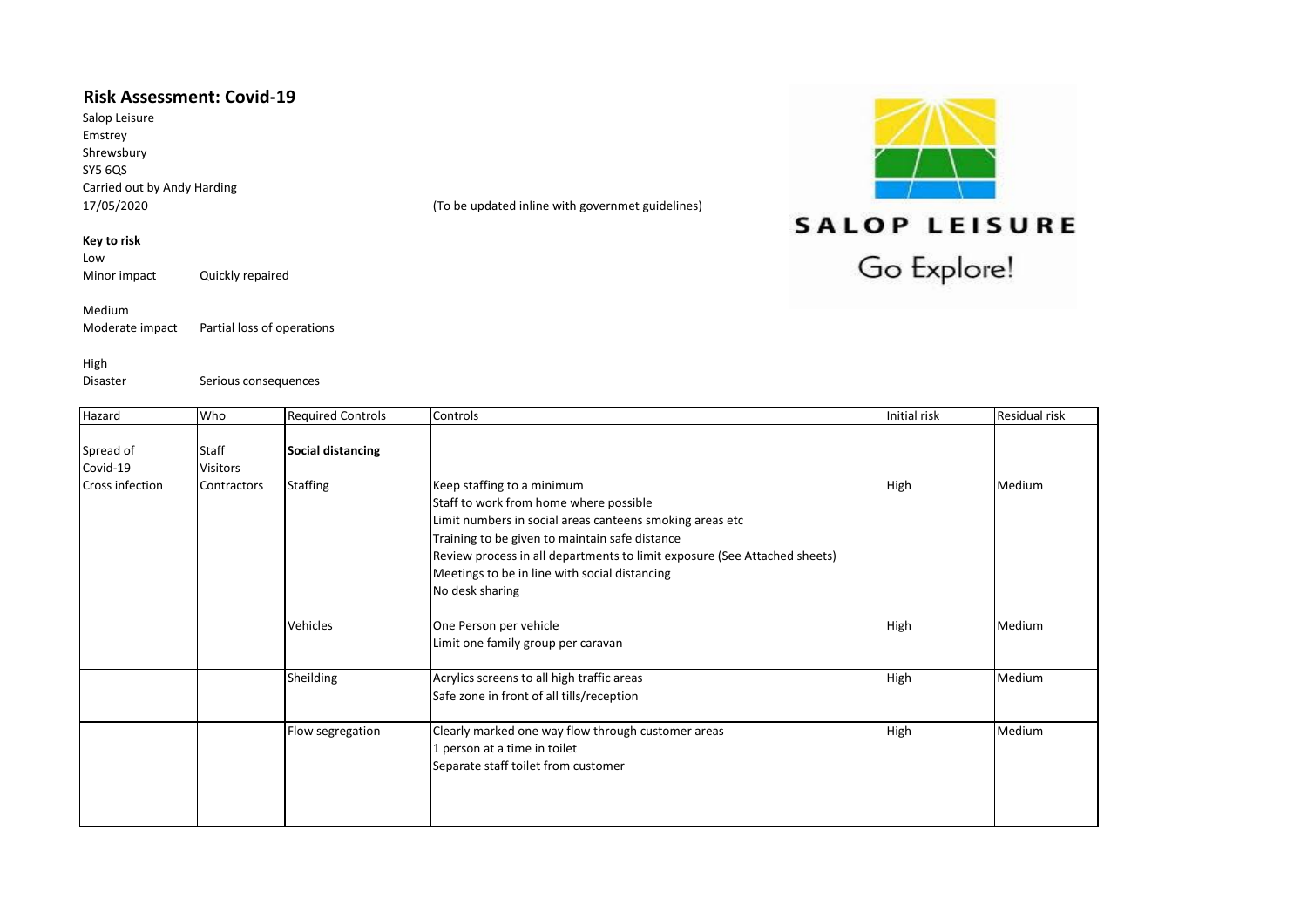| Signage program<br>PPE       | Floor signs at 2 m distance<br>Clear upright signage throughout<br>Give way signage at pinch points<br>Signage on canteen doors limiting numbers<br>Give way signs at pinch points<br>Clear signs for every hand wash station<br>Arrows on floor in plant centre<br>Hand washing process signage<br>2m safe areas marked infront of tills/reception<br>Masks available on request from Andy Harding/Mike Harris                                      | High<br>High | Medium<br>Medium |
|------------------------------|------------------------------------------------------------------------------------------------------------------------------------------------------------------------------------------------------------------------------------------------------------------------------------------------------------------------------------------------------------------------------------------------------------------------------------------------------|--------------|------------------|
| <b>Contact contimination</b> |                                                                                                                                                                                                                                                                                                                                                                                                                                                      |              |                  |
| Hand washing                 | Washing facilities clearly marked<br>Dry hands with dissposable towels and dispose of                                                                                                                                                                                                                                                                                                                                                                | High         | Medium           |
| PPE                          | Hand sanitiser on all entrances clearly marked<br>Hand sanitiser/Anti bac spray and gloves to all work stations<br>Gloves to be made available for customer Jetwash<br>Managers to monitor use/Requirements                                                                                                                                                                                                                                          | High         | Medium           |
| Cleaning                     | Regular cleaning/Sanitising regime in place for all areas<br>Surface cleaner and sanitiser in all canteens<br>Contact areas to be cleaned/sanitised after every use i.e<br>PDQ/Counters/Trolley Baskets etc<br>Surface wipe left in toilets with instuction to use on every surface<br>All workstations to have surface cleaner/Blue roll and Sanitiser<br>Anti bac spray in all shared vehicles with instruction to staff to<br>clean contact areas | High         | Medium           |
| Contact points               | Doors in high traffic ares to be kept open where safe to do so<br>Doors on demos to be left open<br>Make as much paper work non-sign as poss<br>As much paper to become electric as possible<br>Fogging machine to be used to dissinfect unit before returned to customer<br>Gloves to be worn when entering caravans delivered after 23/03/2020<br>No tea and Coffee to be made for visitors to the business                                        | High         | Medium           |